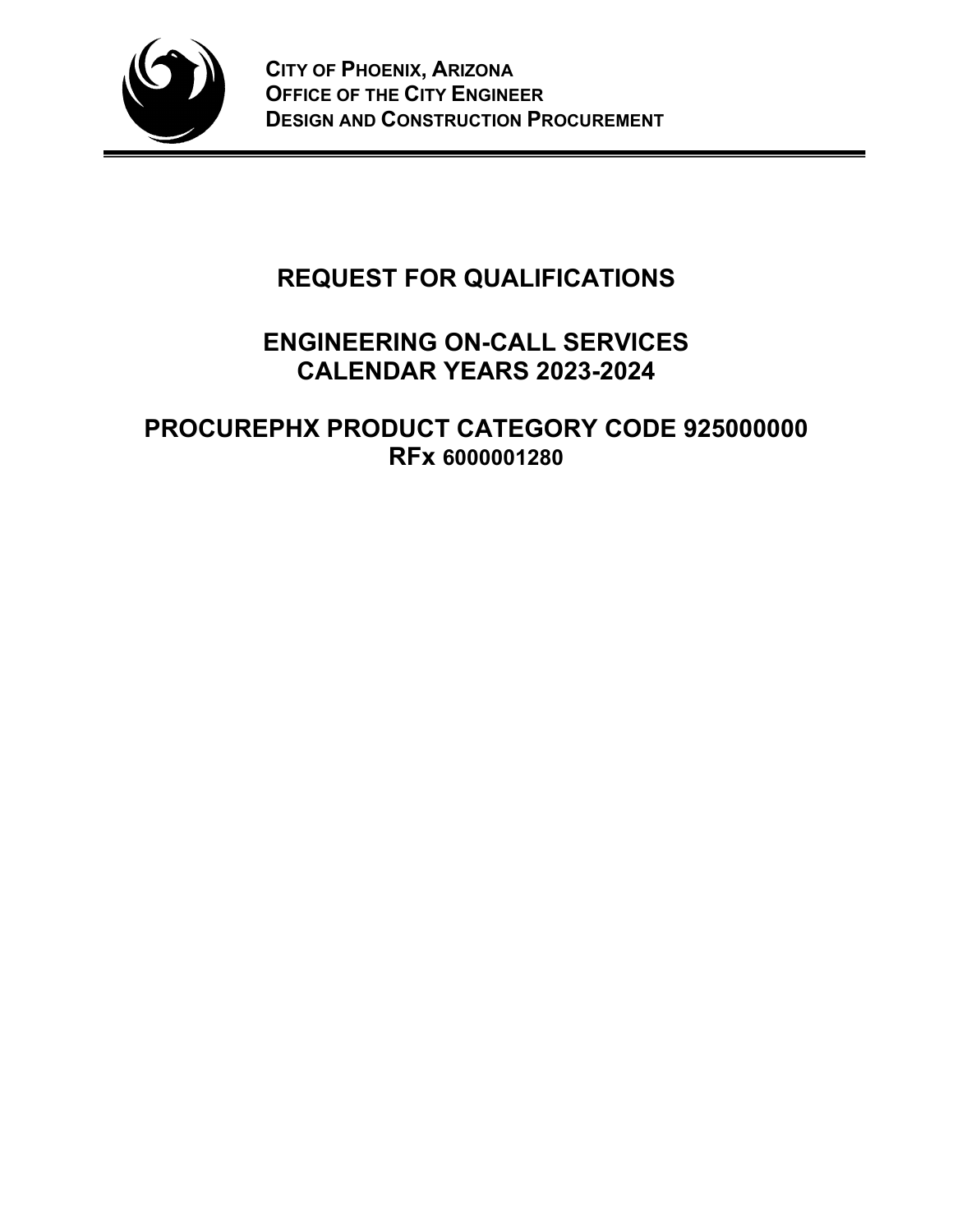### REQUEST FOR QUALIFICATIONS

The City of Phoenix is seeking up to 60 qualified consultants to provide Engineering On-Call Services citywide on an as-needed basis from January 1, 2023 through December 31, 2024. Interested firms may submit on any or all of the services listed. **Firms must specifically identify in the Statement of Qualifications Information Sheet the categories and associated services for which the firm is qualified and interested in providing to the City.** 

#### **SECTION I - SCOPE OF WORK**

The Consultants will be responsible for providing engineering and consulting services to various City departments including: Aviation, Convention Center, Fire, Housing, Library, Neighborhood Services, Parks and Recreation, Police, Public Transit, Public Works, Street Transportation and Water Services. The scope of work for the on-call projects may include: studies, plan review, programming, special inspections, project or program management, master plans, design, construction document development (plans, specifications, and cost estimates), and construction administration and inspection services. Categories for services are:

Construction & Project Management (up to 3 firms)

- Cost Estimating
- Project Management Services
- Construction Inspection

#### Complete Streets (up to 3 firms):

- Complete Streets Planning
	- o Multimodal Corridor Studies
	- o Urban Design and Placemaking
	- o Urban Cooling and Heat Island Mitigation
	- o Active Transportation Planning
	- $\circ$  Mobility Studies (Neighborhood-scale plans for safe walking, biking, and transit access)
	- Complete Streets Design
		- o Streetscape Design
		- o Bicycle Boulevard Design
		- o Protected Bike Lane Design
		- o All Ages and Abilities Bikeway Design
		- o Green Infrastructure Design
		- o ADA and Universal Design
		- o Trails and Greenways
	- Impact Analysis
		- o Equity
		- o Health
		- o Climate
		- o Systemic Safety
		- o Level of Traffic Stress Analysis
- Rapid Implementation/ Quick Build Projects

#### Data Sciences (up to 1 firm)

Utilization of data, analytics, and algorithms to provide advanced forecasting and decision-making information related to:

- The design, construction, operations, and maintenance of public infrastructure, systems, and assets;
- Cost information and procurement activities related to the executions of the City's capital improvement program (CIP); and
- Other data collection, research, analysis, and forecasting efforts as needed or requested.

Electrical (up to 2 firms)

- Electrical Engineering
- Lighting/Sports Field Lighting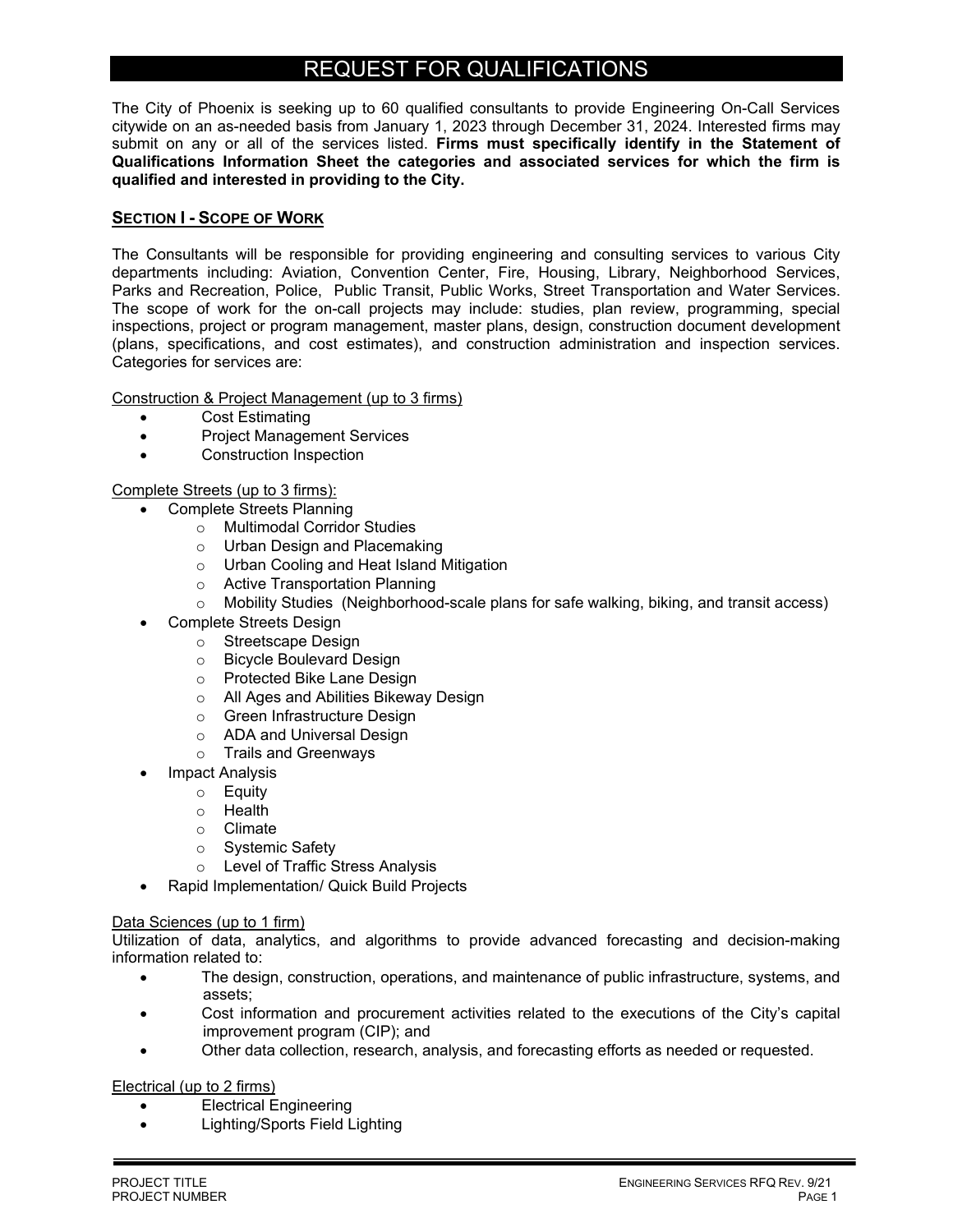#### Energy (up to 2 firms)

 Energy Management – Building and Transportation Facilities o Solar

Fire and Life Safety (up to 1 firm)

- Security Systems Design
- Fire and Life Safety Design

General Civil (up to 15 firms):

- Paving, Grading, and Drainage
- **•** Transportation Engineering
- Transportation Planning
- **•** Groundwater Hydrology
- **Geotechnical**
- Civil Engineering and AutoCAD Drafting
- Multimodal/Active Transportation (see Attachment A)

Landscape Architecture (up to 3 firms):

- Planting and Irrigation Plans
- Parks and Streetscape Design
- Inventory and Salvage Plans
- Site Analysis

Mechanical/Plumbing (up to 2 firms):

- Mechanical Engineering
- Elevators and Moving Walkways
- Plumbing
- HVAC

Public Information (up to 2 firms):

Public Information and Outreach (PIO)

Structural (up to 4 firms):

- Structural Engineering Bridges
- Structural Engineering Building Facilities
- Structural Engineering Water / Wastewater Facility Infrastructure

Survey (up to 3 firms):

- Construction Staking
- Property Boundary Surveys
- ALTA Surveys

Traffic Engineering (up to 4 firms):

- Traffic Control Device Design (Traffic Signal Plans, Signing and Striping Plans)
- Traffic Signal Optimization Projects (Signal corridor studies & re-timing)
- Traffic investigations/Studies/Reports Special Events, Warrant Analysis, Crash Analysis, etc.)
- Parking Studies/Analysis

Water/Wastewater (up to 15 firms):

- Water Treatment and Distribution Systems
- Wastewater Collection and Treatment Systems
- Instrumentation and Controls Integration / SCADA / Control Systems
- Electrical for Water/Wastewater Facilities
- Energy Management for Water/Wastewater Facilities
- Water / Wastewater Facility Construction and Rehabilitation Cost Estimation (Generic or Specific)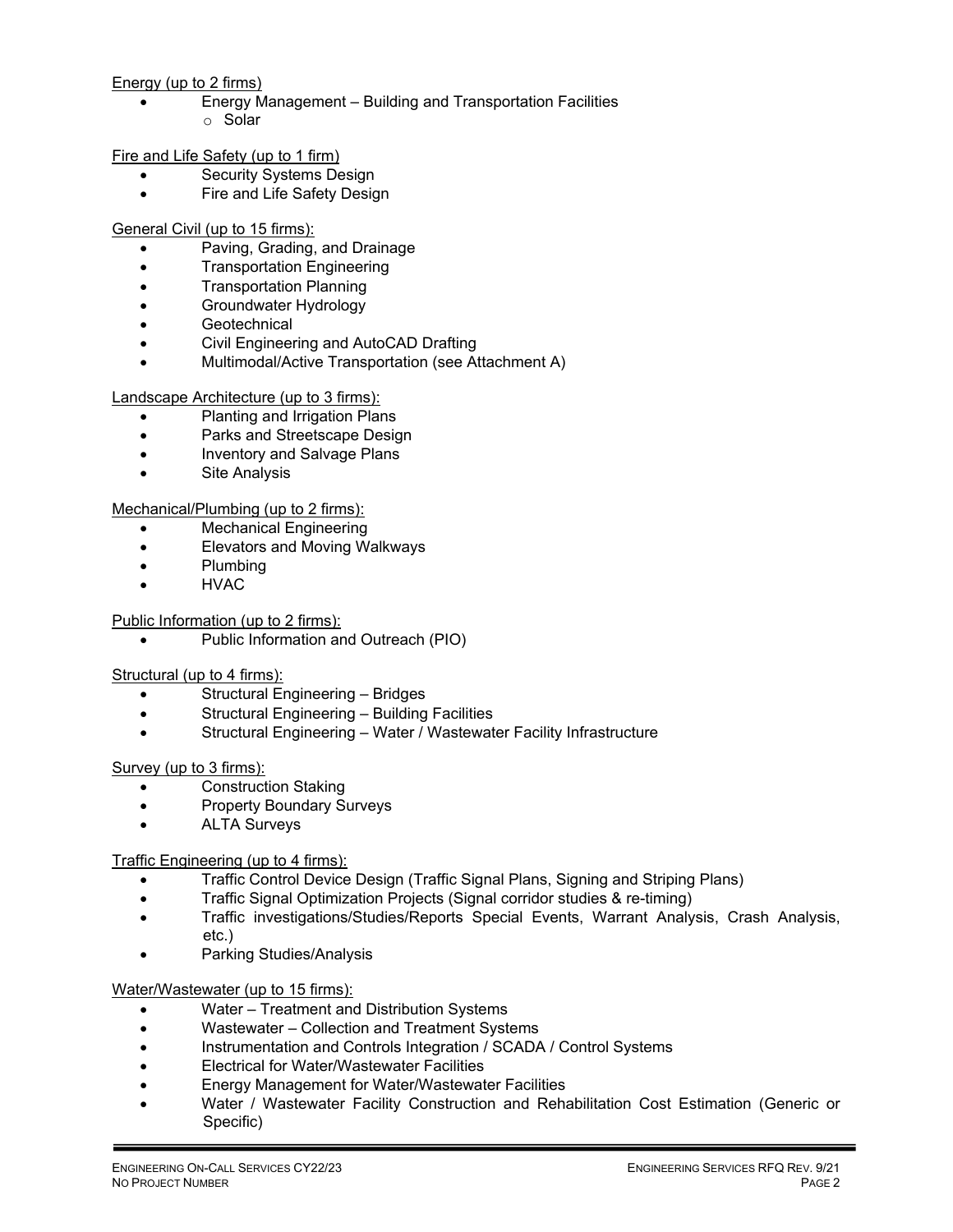- Monitoring and Modeling of Water / Wastewater Flows (Individual Site to Regional Levels)
- Water Supply Options, Costs, and Risk Analysis
- Water Meter Technology, Data Collection, and Billing (including Smart Meters)
- Economic/Financial Analysis Associated with Water/Wastewater Services (Including impact Fees)
- Water Customer Auditing, Demand Profiles and Characteristics
- 33 USC 408 Permit Services, Permitting for USACE Civil Work Project Areas

#### **SECTION II - PRE-SUBMITTAL MEETING**

A pre-submittal meeting will be held at 1:00 p.m., Phoenix time on Monday, June 27, 2022 via WebEx. At this meeting, City staff will discuss the scope of work, general project requirements, and respond to questions from the attendees. It is strongly recommended that interested firms attend the pre-submittal meeting. Inquiries regarding the project scope outside of this pre-submittal meeting must be directed to the Contracts Specialist.

#### **PRE-SUBMITTAL MEETING WEBEX INFORMATION:**

#### **When it's time, join your Webex meeting here.**

**Join from the meeting link**  https://cityofphoenix.webex.com/cityofphoenix/j.php?MTID=mffc7ab65923d9548da9c5691889f273d

**Join by meeting number** 

Meeting number (access code): 2452 310 1438

Meeting password: s62RUdaspt3

#### **SECTION III - STATEMENT OF QUALIFICATIONS EVALUATION CRITERIA**

Firms will be selected through a qualifications-based selection process based on the criteria below. Subcriteria are listed in order of importance in relation to project services. City of Phoenix project experience is not required.

#### **A. Experience of the Firm (maximum 300 points)**

Describe the experience and qualifications of the prime firm in providing similar services. Identify at least two projects the submitting firm has completed within the last three years. For each project listed, provide:

- 1. Description of the project including scope and project owner
- 2. Role of the firm and explain how this relates to the services being solicited
- 3. Project's original contract/task value, final contract/task value, and reason for any variance
- 4. Project's start date and completion date and reason for any variance

#### **B. Experience of the Key Personnel (maximum 300 points)**

Describe the experience and qualifications of the key personnel expected to be assigned in providing these services for similar projects. For each key person identified, list their length of time with the firm and at least two comparable projects in which they have played a primary role in the last three years. If a project selected for a key person is the same as one selected for the firm, provide just the project name and the role of the key person. **Identify the category(ies) for which each project applies.**

- 1. Description of the project including scope and project owner
- 2. Role of the team or team member and explain how this relates to the services being solicited
- 3. Project's original contract/task value, final contract/task value, and reason for any variance
- 4. Project's start date and completion date and reason for any variance

#### **C. Project Management and Responsiveness (maximum 250 points)**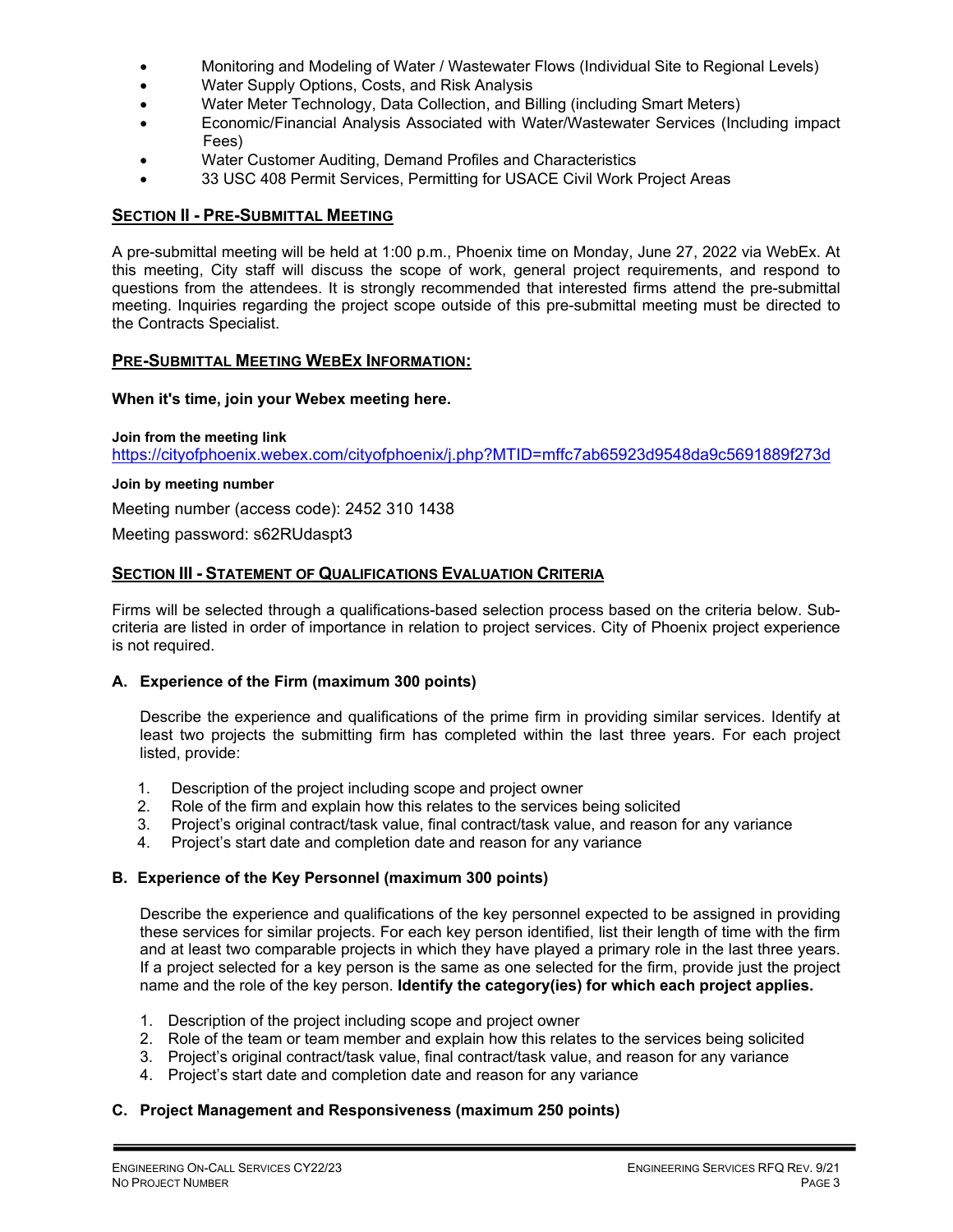As part of our selection process, the City has the responsibility of considering the possibility of the firm receiving multiple task assignments under this contract overlapping the same time period, in addition to any other on-going work the firm may have.

Provide how your firm will approach:

- 1. Managing multiple task assignments under the On-Call Contract
- 2. Providing expedited services on requests for proposals and deliverables
- 3. Providing quick response times to inquiries
- 4. Prioritizing staffing in relation to importance of assigned projects and schedule requirements

#### **D. Staffing Information for Key Personnel (maximum 150 points)**

Provide the following:

- 1. Team's availability and commitment to the contract
- 2. Team's plan to maintain continuity of the proposed services
- 3. Organization chart showing key personnel, current professional licenses or certifications, and assigned roles for services for the contract.
- 4. Identify the location of the lead firm's principal office and the home office location of key staff on this contract.

#### **SECTION IV - SUBMITTAL REQUIREMENTS**

**New Electronic Submittal Process**: Firms interested in this project must submit a Statement of Qualifications (SOQ) electronically through the ProcurePHX online portal.

Submittal requirements are as follows:

 **Vendor Information: All firms must be registered in the City's Vendor Management System prior to submitting a proposal. For new firms, the City will send an email to your firm with a vendor number within two business days of submitting the request. The vendor number should be included on the cover of the SOQ. Information on how to register with the City is available at:** 

https://www.phoenix.gov/financesite/Pages/EProc-help.aspx

**If your firm is already registered with the City of Phoenix's ProcurePHX system, please visit**  https://eprocurement.phoenix.gov/irj/portal **to login and access the electronic solicitation.**

#### **The product category code for this RFQ is 925000000 and the RFx number is 6000001280.**

#### **Submittals:**

- Submittals must be uploaded to the ProcurePhx website by the submittal due date and time.
- Submit only one SOQ electronically, in .PDF format only, addressing all evaluation criteria. No hard copies will be accepted.
- Clearly display the firm name, vendor number, project title, and project number on the cover of the SOQ.
- A maximum of **7 pages** is permitted to address **Criteria B, C and D** in the SOQ submittal. Unused pages for Criteria B, C, and D cannot be used towards any category in Criterion A.
- A maximum of **3 pages** is permitted per category to address **Criterion A** in the SOQ submittal. *(Maximum page limit includes evaluation criteria and all additional content. It does not include information sheet.)*
- Submit electronically the Statement of Qualifications by **12:00 noon, Phoenix time, on Friday, July 8, 2022.**
- Upload one complete version of the SOQ addressing all the criteria. Upload format is .PDF.
- Page size must meet requirements of  $8\frac{1}{2}$ " x 11"
- Font size must not be less than 10 point
- **Content count:** 
	- $\checkmark$  Each side of a page containing evaluation criteria and additional content will be counted toward the maximum page limit noted above.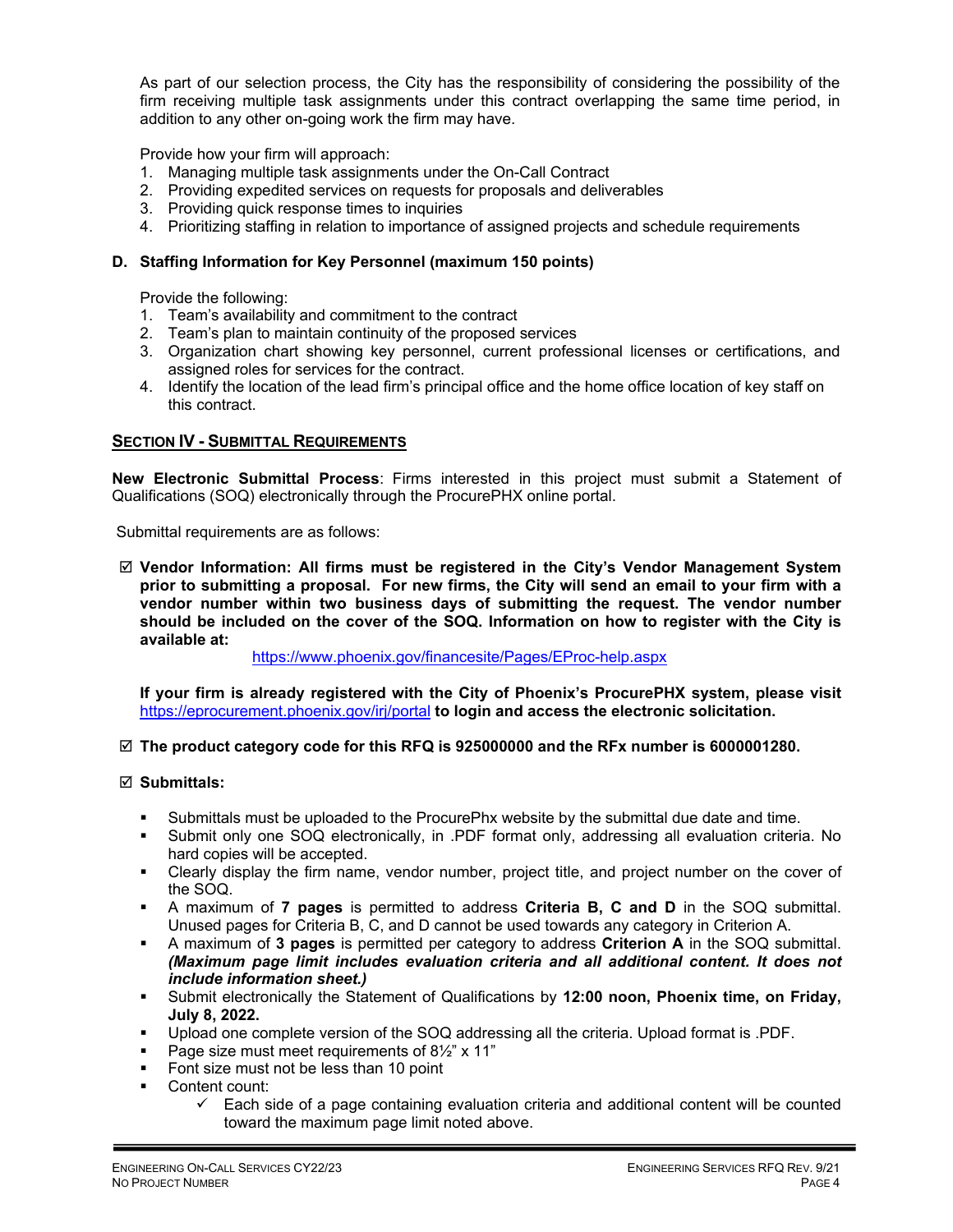- $\checkmark$  Pages that have project photos, charts and/or graphs will be counted towards the maximum page limit noted above.
- $\checkmark$  Front and back covers, information sheet, Table of Contents pages, and divider (tab) pages **will NOT** be counted toward the maximum page limit noted above, unless they include evaluation criteria and additional content that could be considered by the selection panel.
- **Information Sheet:** Provide an information sheet that includes project title, project number, RFx number, firm name, address, phone number, vendor number, and the name, title, email address and signature of your contact person for the project. Do not include any additional information.
- **Evaluation Criteria:** Address the SOQ evaluation criteria.
- **Additional Content:** Resumes and other information may be included (*content shall be included within the permitted maximum page limit*).

**Note: All pages exceeding the specified maximum page limit will be removed from the submittal and not considered in evaluating a submitted SOQ.** 

#### **SECTION V – GROUNDS FOR DISQUALIFICATION**

The following **will be grounds for disqualification,** and will be strictly enforced:

- Failure to submit electronically through the ProcurePHX online portal by the due date and time.
- Violating the "Contact with City Employees" policy contained in this RFQ

#### **SECTION VI - SELECTION PROCESS AND SCHEDULE**

Up to **60 firms** will be selected through a qualifications-based selection process Interested firms will submit a SOQ. The firms will be selected through a qualifications-based selection process. A selection panel will evaluate each SOQ per the criteria set forth in Section IV above. There will be evaluation panels for each category listed above.

The City will select firms based on the SOQs received; no formal interviews will be conducted. The City may conduct a due diligence review on the firms receiving the highest evaluation.

The City will enter into negotiations with the selected firms and execute a contract upon completion of negotiation of fees, contract terms, and City Council approval.

The following tentative schedule has been prepared for this project.

| Pre-submittal meeting       | June 27, 2022   |
|-----------------------------|-----------------|
| SOQs due                    | July 8, 2022    |
| Firms notified of selection | September 2022  |
| Scope Meeting               | January 1, 2023 |

If the City is unsuccessful in negotiating a contract with the best-qualified firms, the City may then negotiate with the next most qualified firm until a contract is executed, or the City may decide to terminate the selection process. Once a contract is executed with the successful firm, the procurement is complete.

All submitting firms will be notified of selection outcome for this project. The status of a selection on this project will be posted on the City of Phoenix's "Tabulations, Awards, and Recommendations" website:

http://solicitations.phoenix.gov/awards

The selected Consultant should expect to comply with the Arizona State Statutes Title 34 and City of Phoenix Design and Construction Procurement's contract provisions.

#### **SECTION VII – GENERAL INFORMATION**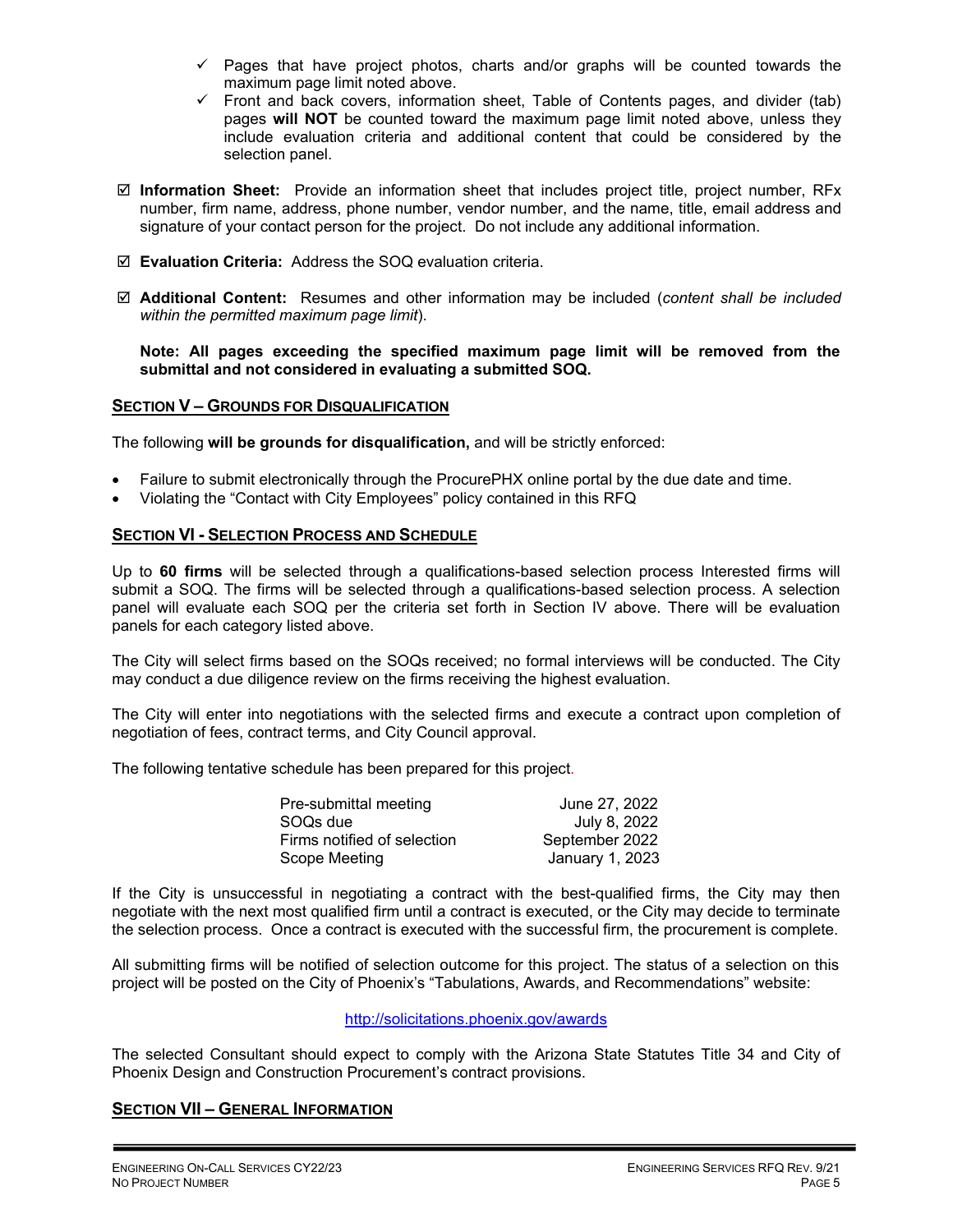**Citywide Capital Improvement Projects.** Consulting and contractor services supporting the City's Capital Improvement Projects are procured under the authority of the City Engineer, currently located within the Street Transportation Department. Design and Construction Procurement coordinates the citywide consulting and construction contracting procurement processes.

**Changes to Request for Qualifications.** *Any changes to this Request for Qualifications (RFQ) will be in the form of a Notification.* The City of Phoenix shall not be held responsible for any oral instructions. Notifications are available on both the Current Opportunities and ProcurePHX webpage.

*It shall be the responsibility of the registered RFQ holder to determine, prior to the submittal of the Statement of Qualifications, if a Notification has been issued***.** Registered RFQ holders may refer to the web page or call the Contracts Specialist (listed below) to ascertain if a Notification has been issued for this project.

**Alternate Format.** For more information or a copy of this publication in an alternate format, contact the Contracts Specialist (listed below) - Voice or TTY 711. Requests will only be honored if made within the first week of the advertising period.

**Release of Project Information.** The City shall provide the release of all public information concerning the project, including selection announcements and contract awards. Those desiring to release information to the public must receive prior written approval from the City.

**City Rights.** The City of Phoenix reserves the right to reject any or all Statements of Qualifications, to waive any informality or irregularity in any Statement of Qualifications received, and to be the sole judge of the merits of the respective Statements of Qualifications received.

**Contact with City Employees.** This policy is intended to create a level playing field for all Proposers, assure that contracts are awarded in public, and protect the integrity of the selection process. **OFFERORS THAT VIOLATE THIS POLICY WILL BE DISQUALIFIED.**

Beginning on the date the RFQ is issued and until the date the contract is awarded or the RFQ withdrawn, all persons or entities that respond to the RFQ, including their authorized employees, agents, representatives, proposed partner(s), subcontractor(s), joint venture(s), member(s), or any of their lobbyists or attorneys (collectively the Proposer), will refrain from any direct or indirect contact with any person (other than the designated Contract Specialist) who may play a part in the selection process, including members of the evaluation panel, the City Manager, Assistant City Manager, Deputy City Managers, Department heads, the Mayor and other members of the Phoenix City Council. As long as the RFQ solicitation is not discussed, Proposers may continue to conduct business with the City and discuss business that is unrelated to this RFQ solicitation with City staff.

Commencing on the date and time a solicitation is published, potential or actual proposers (including their representatives) will only discuss matters associated with the solicitation with the Mayor, any members of City Council, the City Manager, any Deputy City Manager, or any department director directly associated with the solicitation (including in each case their assigned staff, except for the designated procurement officer) at a public meeting, posted under the Arizona Revised Statutes, until the resulting contract(s) are awarded or all offers or responses are rejected and the solicitation is cancelled without any announcement by the procurement officer of the City's intent to reissue the same or a similar solicitation.

Proposers may discuss their proposal or the RFQ solicitation with the Mayor or one or more members of the Phoenix City Council, provided such meetings are scheduled through the Contract Specialist (listed below), conducted in person at 200 W. Washington, Phoenix, Arizona 85003, and are posted as open meetings with the City Clerk at least twenty-four (24) hours prior to the scheduled meetings. The City Clerk will be responsible for posting the meetings. The posted notice shall identify the participants and the subject matter, as well as invite the public to participate.

**Conflict of Interest.** The City reserves the right to disqualify any Proposer on the basis of any real or apparent conflict of interest that is disclosed by the proposal submitted or any other data available to the City. This disqualification is at the sole discretion of the City. Any Proposer submitting a proposal herein